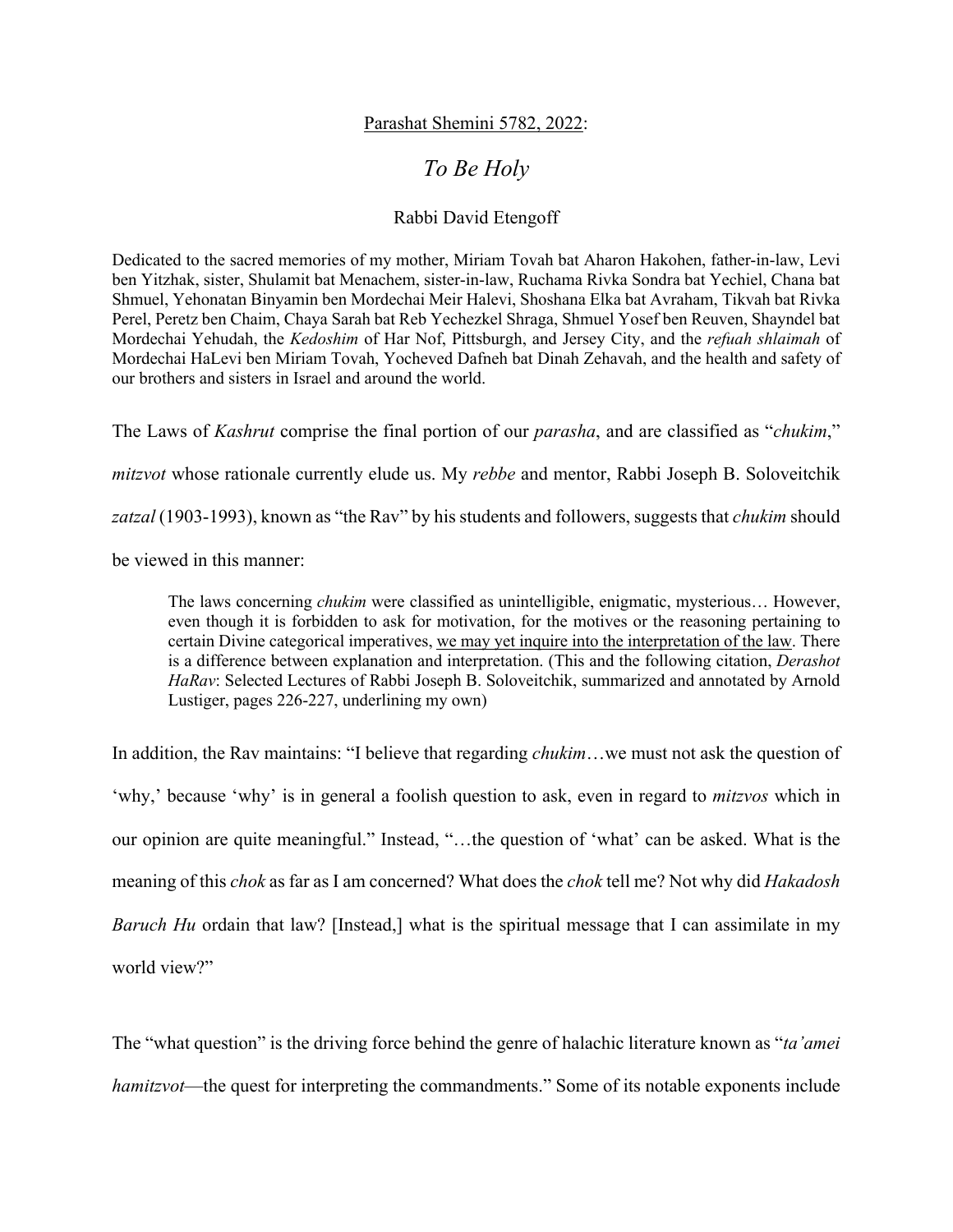the anonymous author of the *Halachot Gedolot* (Geonic period), Rabbi Eliezer of Metz (c. 1135 c.1165), the Rambam (Maimonides, 1135-1204), the unidentified author of the *Sefer HaChinuch*  (13th century), and Rabbi Menachem Recanati (1250-1310). In addition, many well-known Rabbinic luminaries emphasized this topic in their Torah analyses.

In his *Moreh HaNevuchim*, the Rambam (Maimonides, 1135-1204) suggests that the Torah forbade all *ma'achlot assurot* (forbidden foods) because of their deleterious effect upon our physical wellbeing:

I say, then, that to eat of any of the various kinds of food that the Law has forbidden us is blameworthy. Among all those forbidden to us, only pork and fat may be imagined not to be harmful...With reference to the signs marking a permitted animal...know that their existence is not in itself a reason for animals being permitted nor their absence a reason for animals being prohibited; they are merely signs by means of which the praised [healthful] species may be discerned from the blamed [harmful] species. (III:48, translation, Dr. Shlomo Pines, page 599, brackets my own)

In general, the *Sefer HaChinuch* closely follows the Rambam's approach in *ta'amei hamitzvot* as

we find in his discussion of *ma'achlot assurot*:

In the same way, if there is any loss or damage in the body, of any kind, some function of the intelligence will be nullified, corresponding to that defect. For this reason, our complete and perfect Torah removed us far from anything that causes such defect. In this vein, according to the plain meaning we would say we were given a ban by the Torah against all forbidden foods. And if there are some among them whose harm is understood neither by us nor by the wise men of medicine, do not wonder about them: The faithful, trustworthy Physician [Hashem] who adjured us about them is wiser than both you and them. (*Mitzvah* 73, translation, Charles Wengrove, vol. I, page 285, brackets my own)

The hygiene-based interpretation of *ma'achlot assurot* was not limited to Sephardic Torah giants

such as the Rambam and the author of the *Sefer HaChinuch*. It was championed in Ashkenaz, as

well, by the Rashbam (Rabbeinu Shmuel ben Meir, c.1085-c.1158):

In accordance with the direct meaning of the text, and in response to the heretics, all large animals, wild animals, birds, fish, the various kinds of locusts, and those creatures that creep upon the ground, that the Holy One blessed be He forbade to the Jewish people are loathsome indeed, and destroy and heat up the body—they are, therefore, labelled *tamei'im* (impure). (Gloss on *Sefer Vayikra* 11:3, translation my own)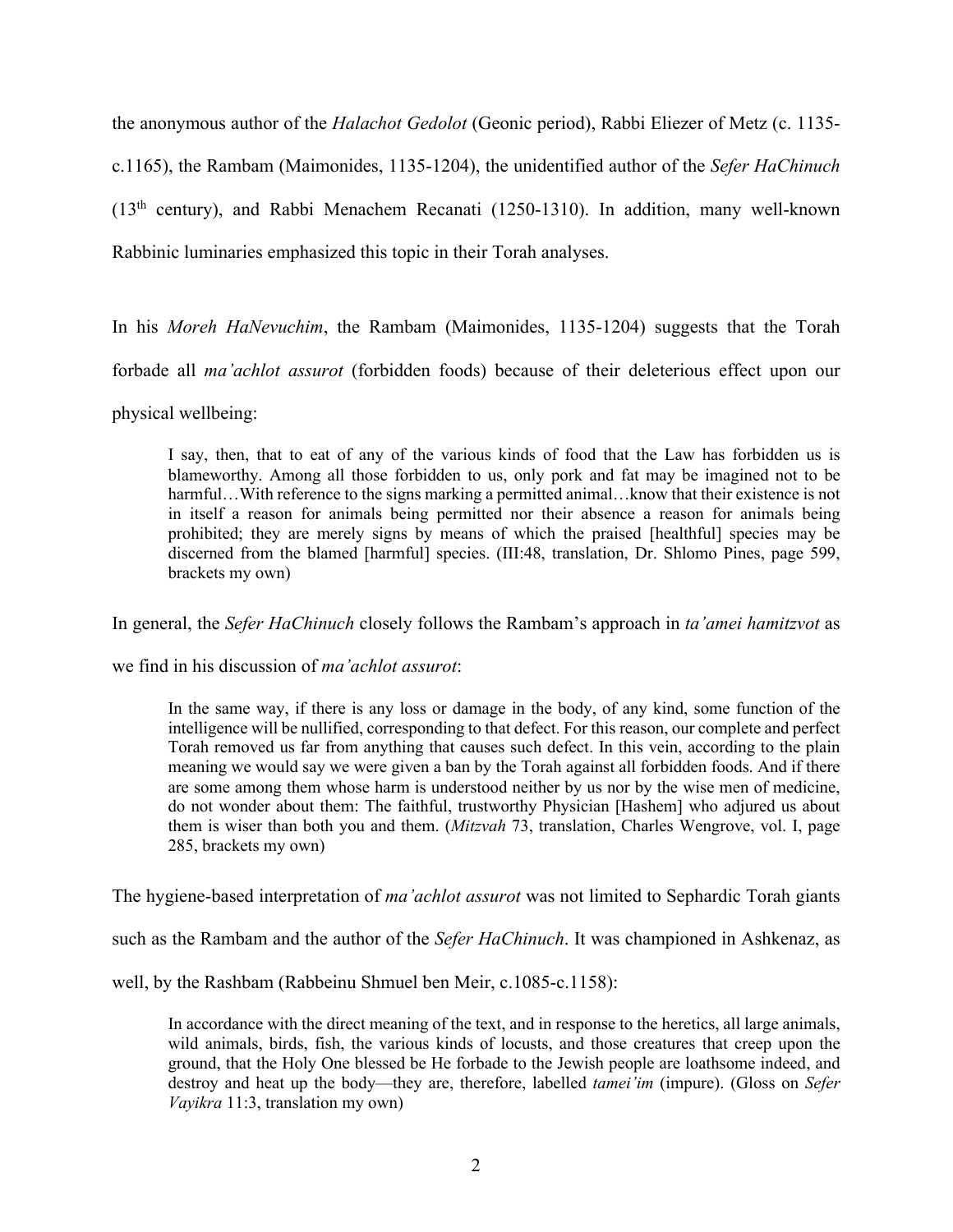The world of Jewish thought is dynamic and diverse. Little wonder, then, that the hygiene-based model of interpretation of *ma'achlot assurot* is not universally accepted. One of its best-known critics is the celebrated Sephardic Torah commentator Rabbeinu Don Yitzchak Abarbanel (1437- 1508):

The majority of Torah *meforshim* maintain (*chashvu*) that the prohibited foods which the Torah forbids is to ensure the maintenance of the body and its continued good health…G-d forbid that one should believe such an idea! If this was the case, then the Torah of *HaElokim* would be on the level of a relatively insignificant work among medical volumes that are overly terse in their words and reasoning; and this is neither the way of the Torah of *HaElokim*, nor representative of the profundity of its intentions…Rather, the G-dly Torah does not come to cure the bodies and to seek their continued health, instead, it seeks the ongoing health of the soul (*briut hanefesh*) and to cure its afflictions. (*Commentary on the Torah*, *Sefer Vayikra* 11, s.v. *issur hama'achlim*, translation and underlining my own)

The Seforno (Rabbi Ovadiah ben Ya'akov, c.1470-c.1550) joins the Abarbanel in rejecting the

hygiene approach in his summary statement regarding the laws of *ma'achlot assurot*. Instead of

focusing on *briut hanefesh*, however, he interprets these laws as an "on ramp" to *kedushah* 

(holiness):

"And you shall be holy, for I (Hashem) am holy." In order that you will be holy and ever recognize your Creator, [and long to] walk in His path, for this is My desire, namely, that you will emulate Me. "For I am holy" And all of this you will apprehend when you sanctify yourselves and guard yourselves from forbidden foods. (*Commentary on the Torah*, *Sefer Vayikra* 11:43-44, translation my own)

In sum, while the Rambam, *Sefer HaChinuch*, and the Rashbam, among others, advocate a hygiene-based interpretation of the laws of *ma'achlot assurot*, this is soundly rejected by both the Abarbanel (*briut hanefesh*) and the Seforno ("on ramp" to *kedushah*).

Closer to our own time, the Rav analyzed some of the same *pasukim* as the Seforno regarding *ma'achlot assurot* and arrived at a strikingly similar conclusion: "What is forbidden here is overindulgence in satisfying human corporeal needs and drives; these *mitzvot* belong to the